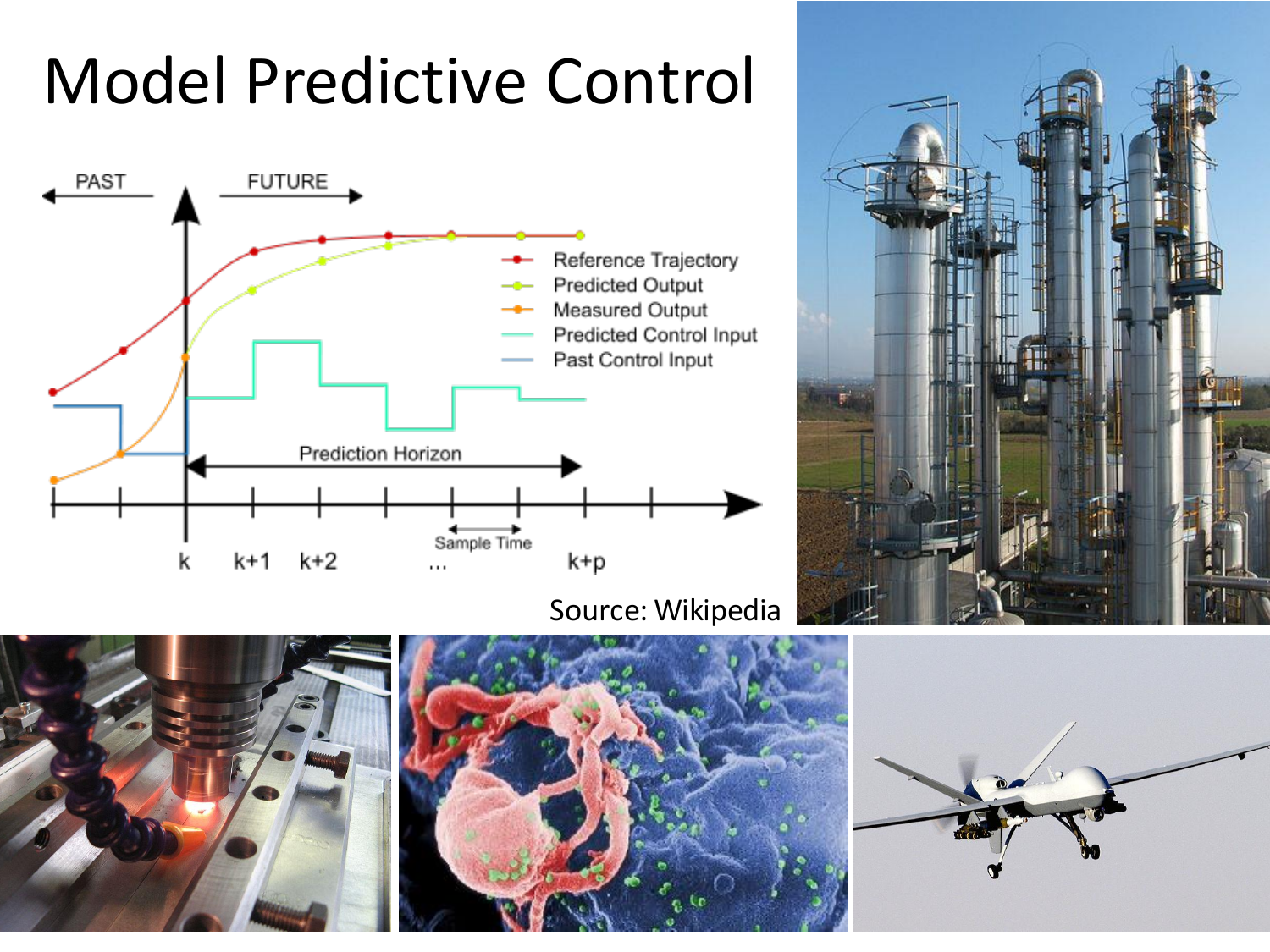### Overview

- Model Predictive Control (MPC) regulatory controls that use an explicit dynamic model of the response of process variables to changes in manipulated variables to calculate control "moves"
- Control moves are intended to force the process variables to follow a pre-specified trajectory from the current operating point to the target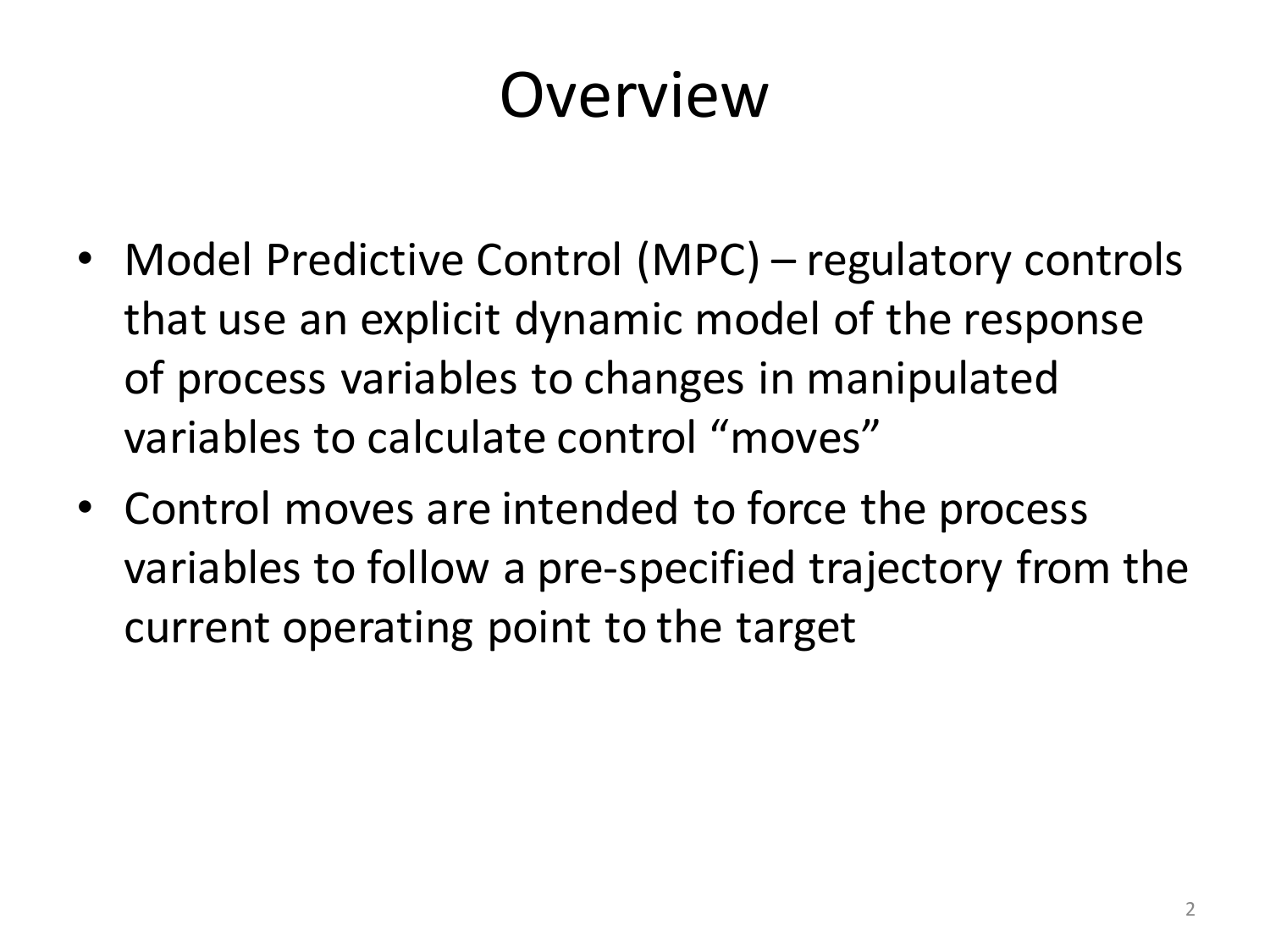#### MPC – model predictive control

- Optimal controller is based on minimizing error from trajectory
- Basic version uses linear model, but there are many possible models
- Corrections for unmeasured disturbances, model errors are included
- Treats multivariable control, feedforward control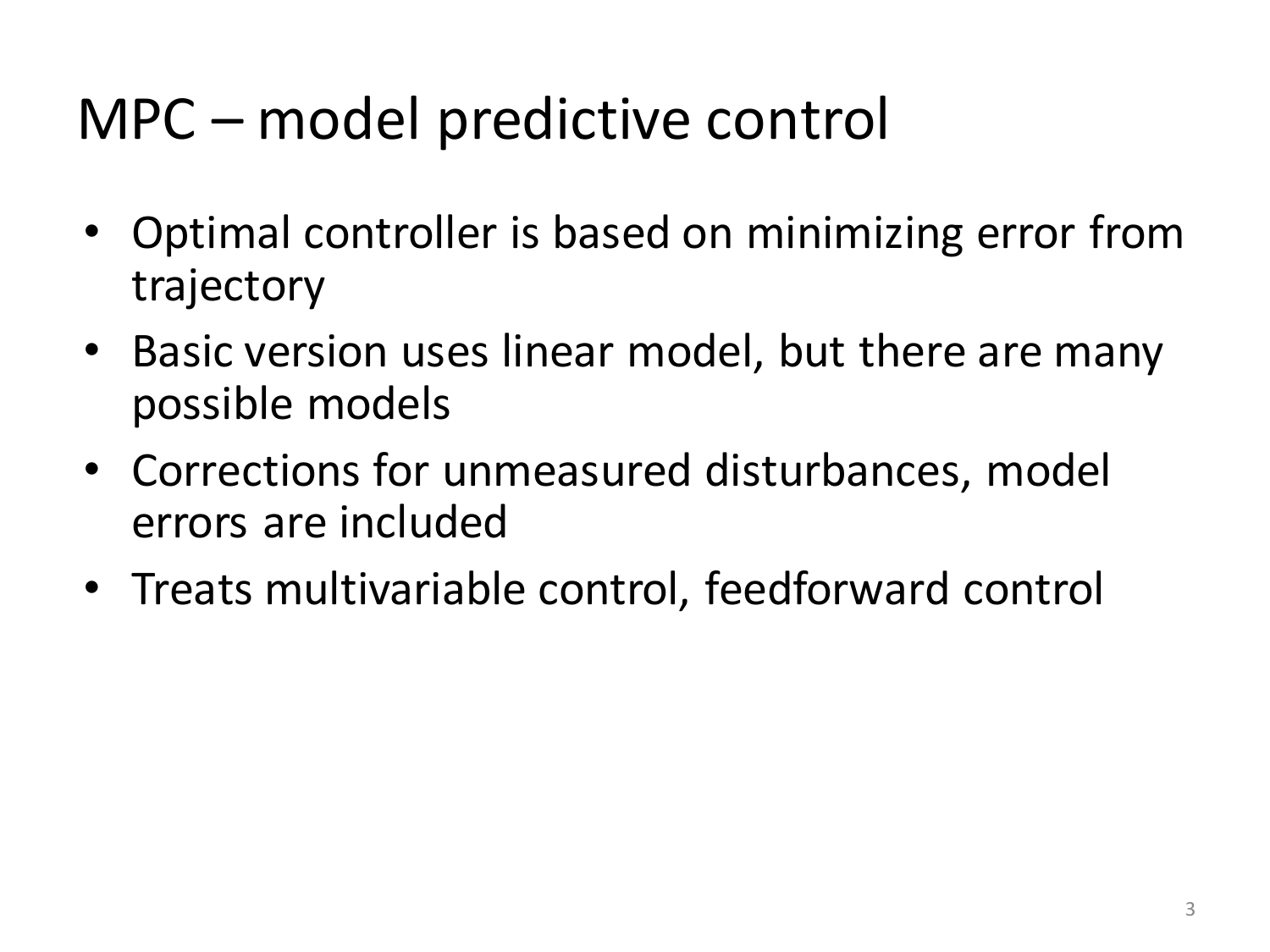#### When Should Predictive Control be Used?

- 1. Processes are difficult to control with standard PID algorithm – long time constants, substantial time delays, inverse response, etc.
- 2. There is substantial dynamic interaction among controls, i.e., more than one manipulated variable has a significant effect on an important process variable.
- 3. Constraints (limits) on process variables and manipulated variables are important for normal control.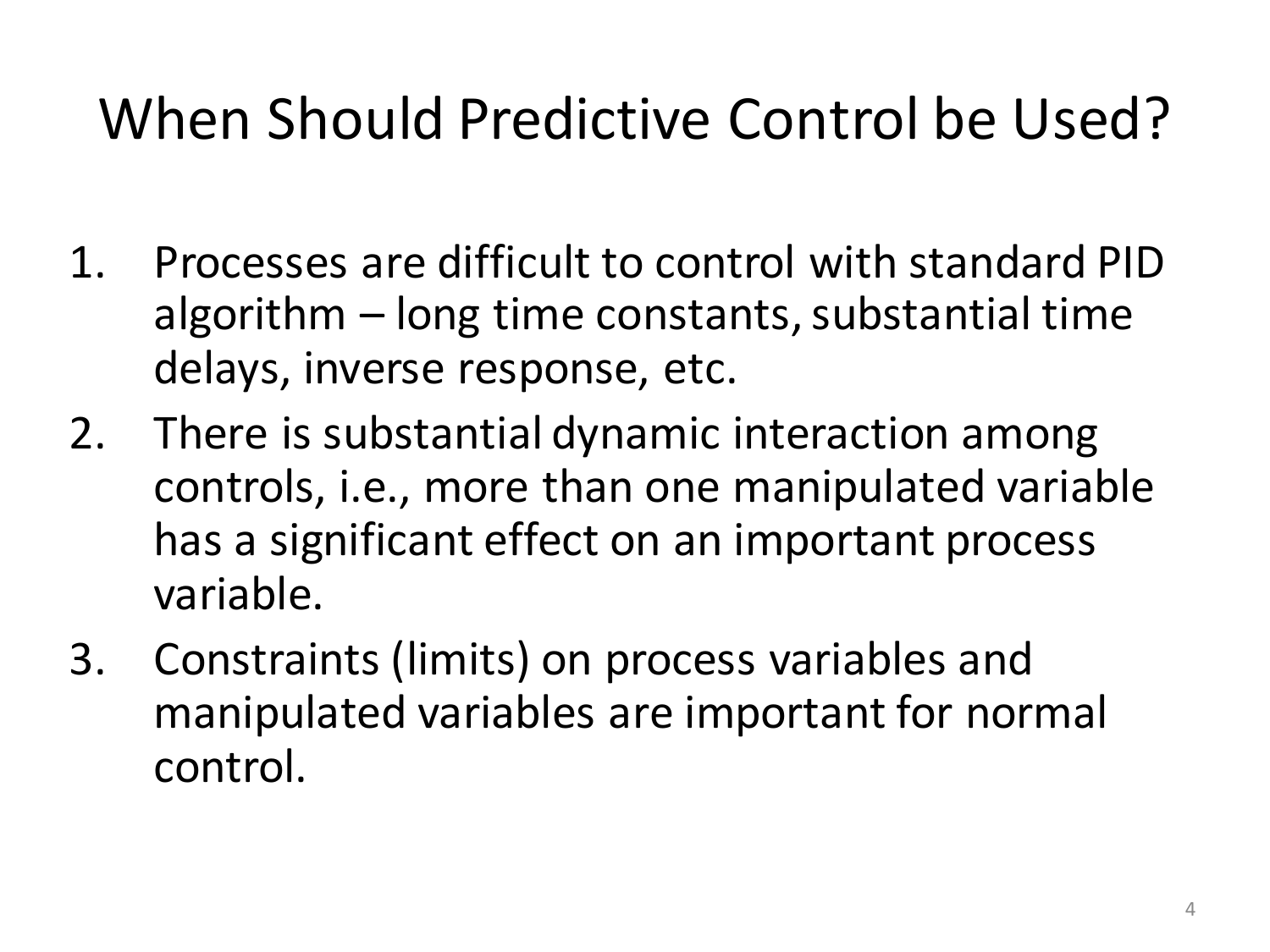#### MPC Overview

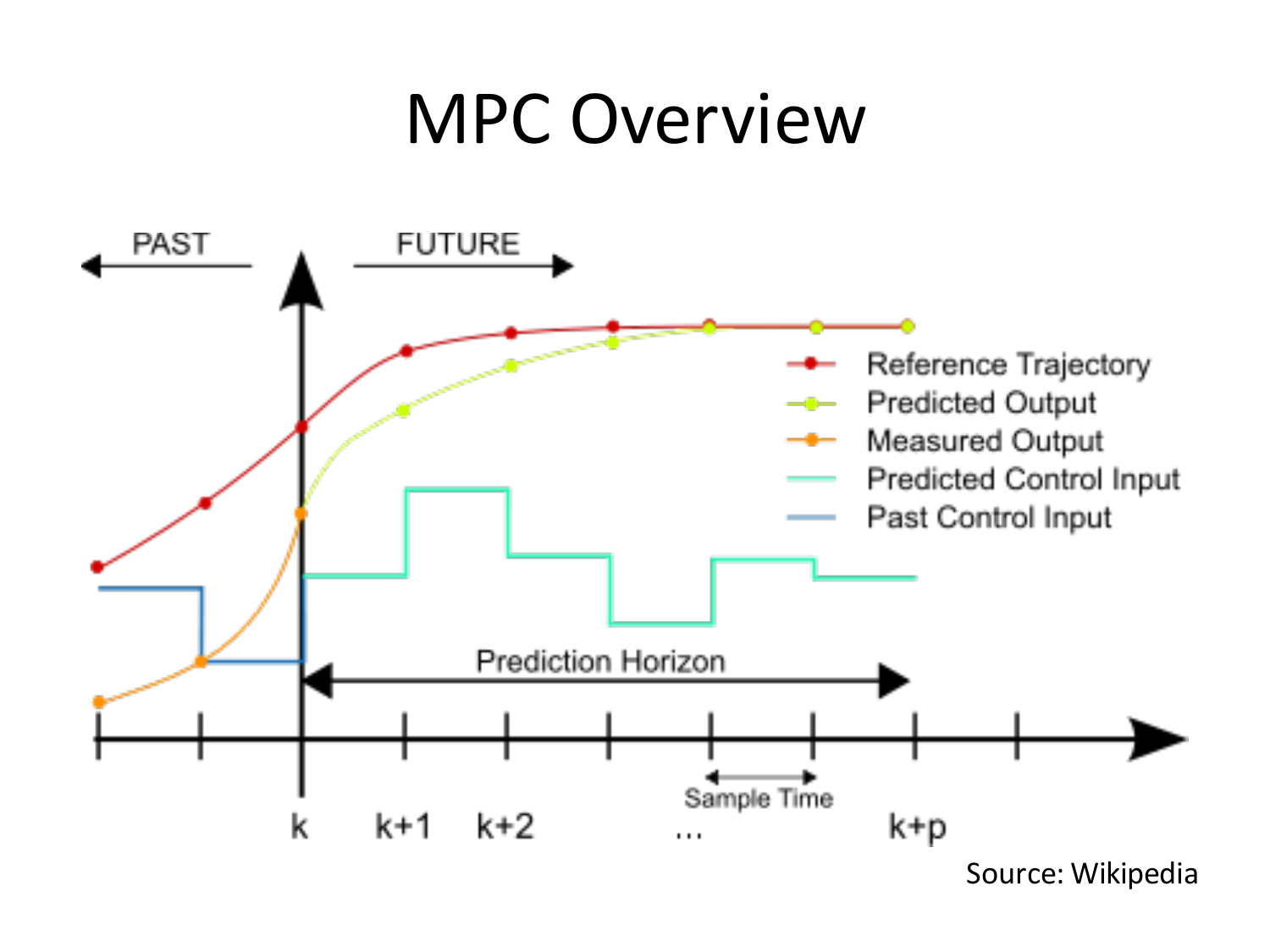General Characteristics

- Targets (set points) selected by real-time optimization software based on current operating and economic conditions
- Minimize square of deviations between predicted future outputs and specific reference trajectory to new targets
- Framework handles multiple input, multiple output (MIMO) control problems.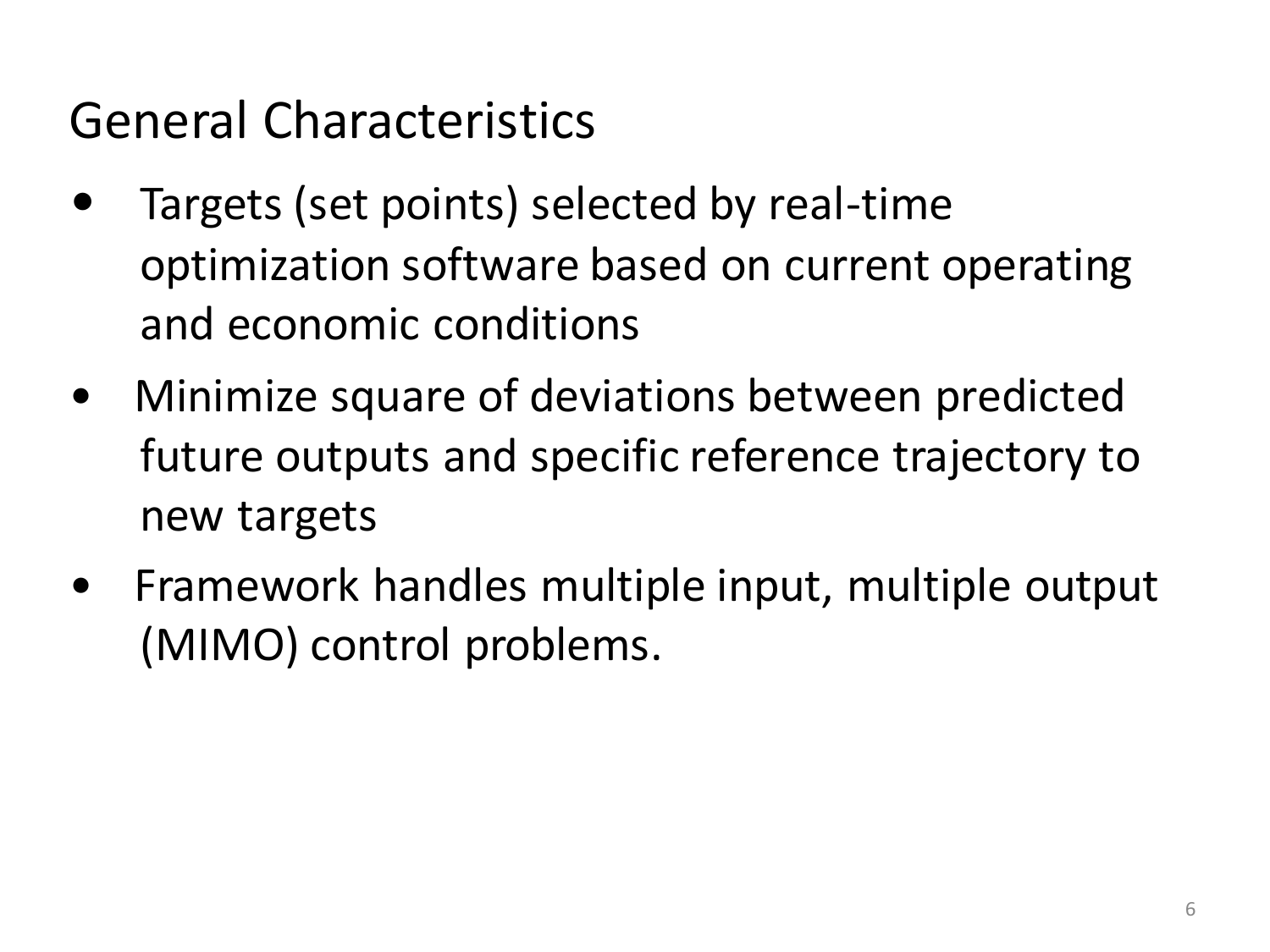- Can include equality and inequality constraints on controlled and manipulated variables
- Solves a nonlinear programming problem at each sampling instant
- Disturbance is estimated by comparing the actual controlled variable with the model prediction
- Usually implements the first move out of M calculated moves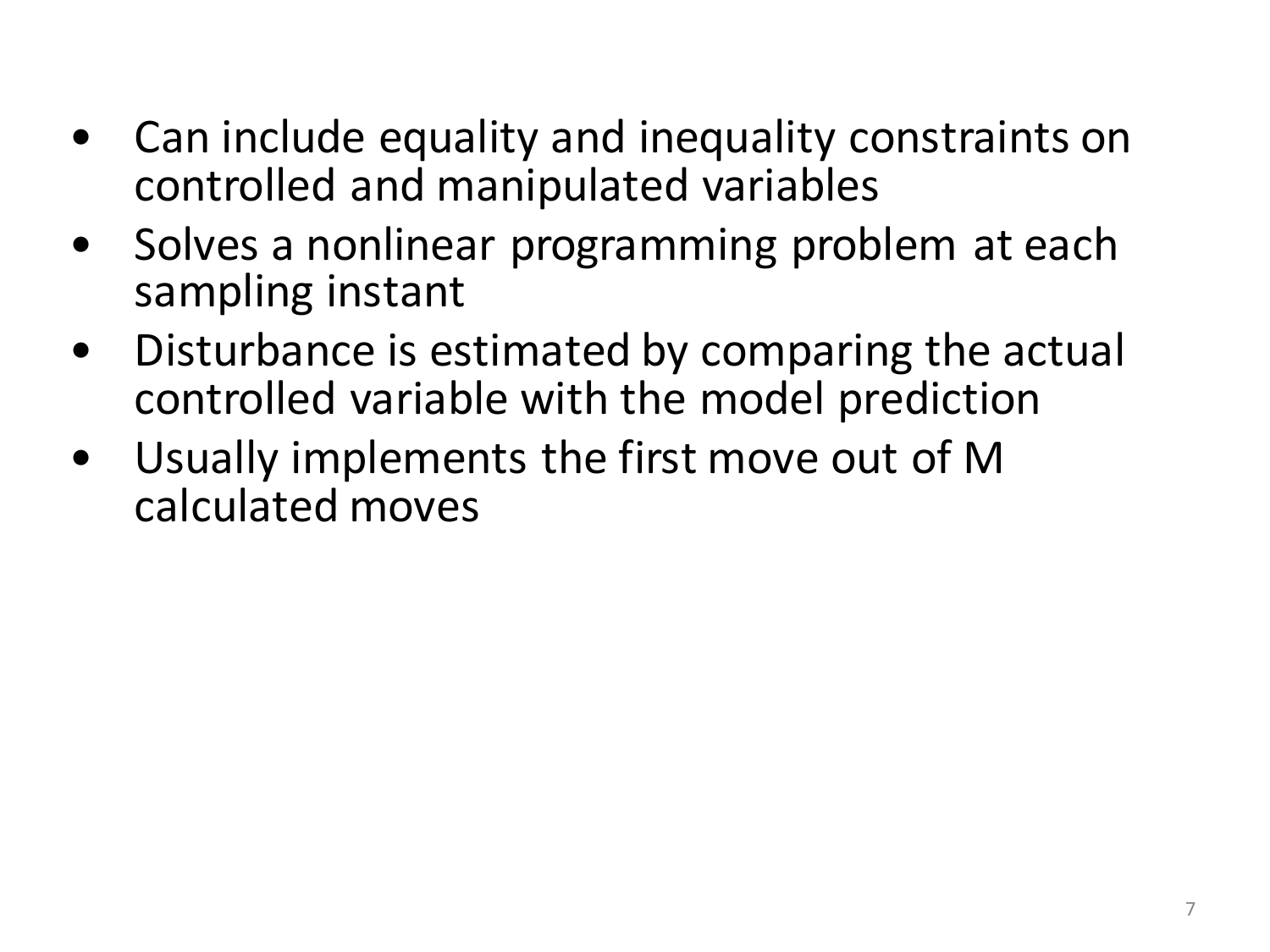# Empirical Modeling

Consider a single input, single output process:



Where *u* and *y* are deviation variables (i.e. deviations from nominal steady-state values).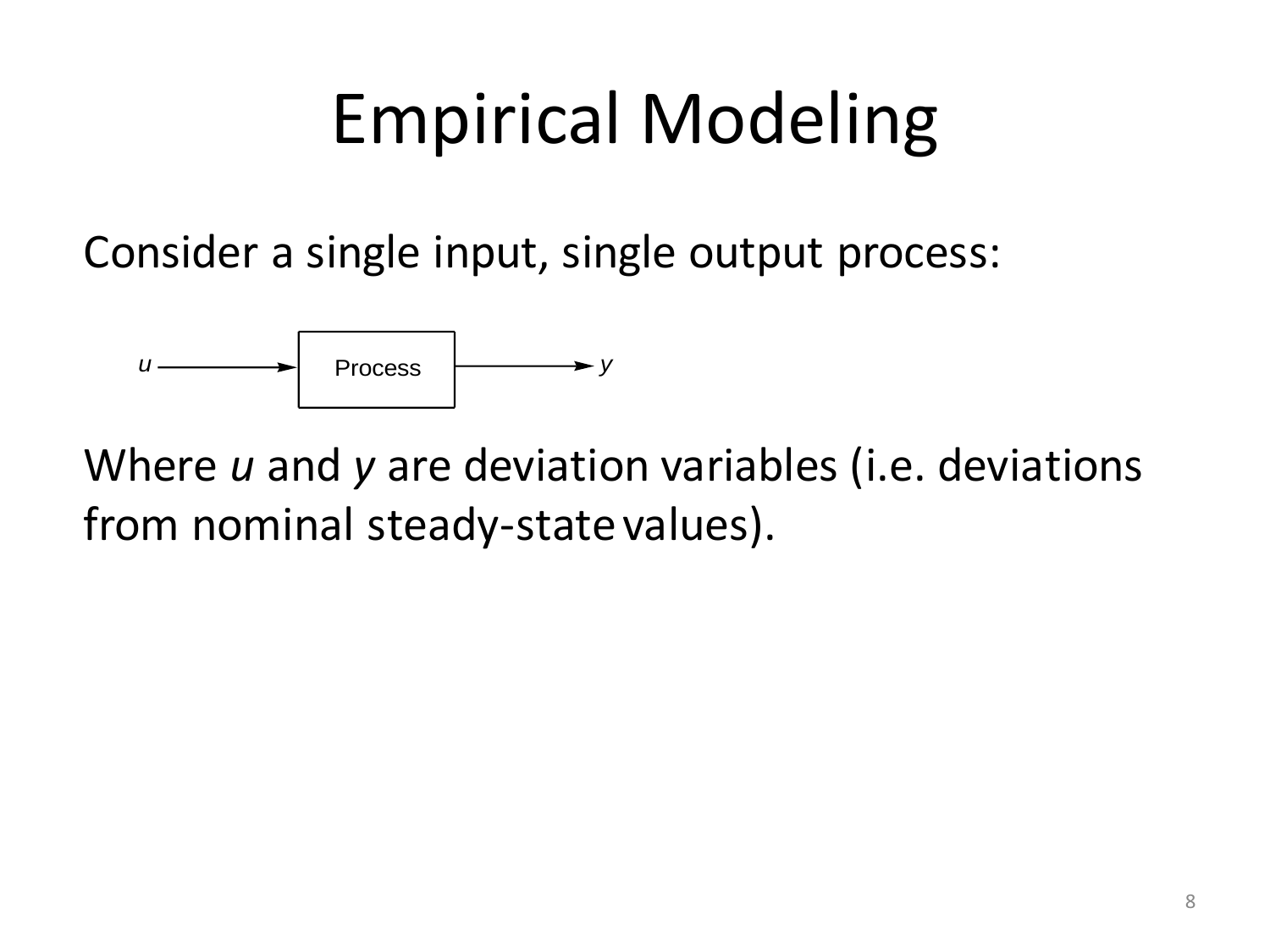

Figure 20.8. Individual step-response models for a distillation column with three inputs and four outputs. Each model represents the step response for 120 minutes. Reference: Hokanson and Gerstle (1992).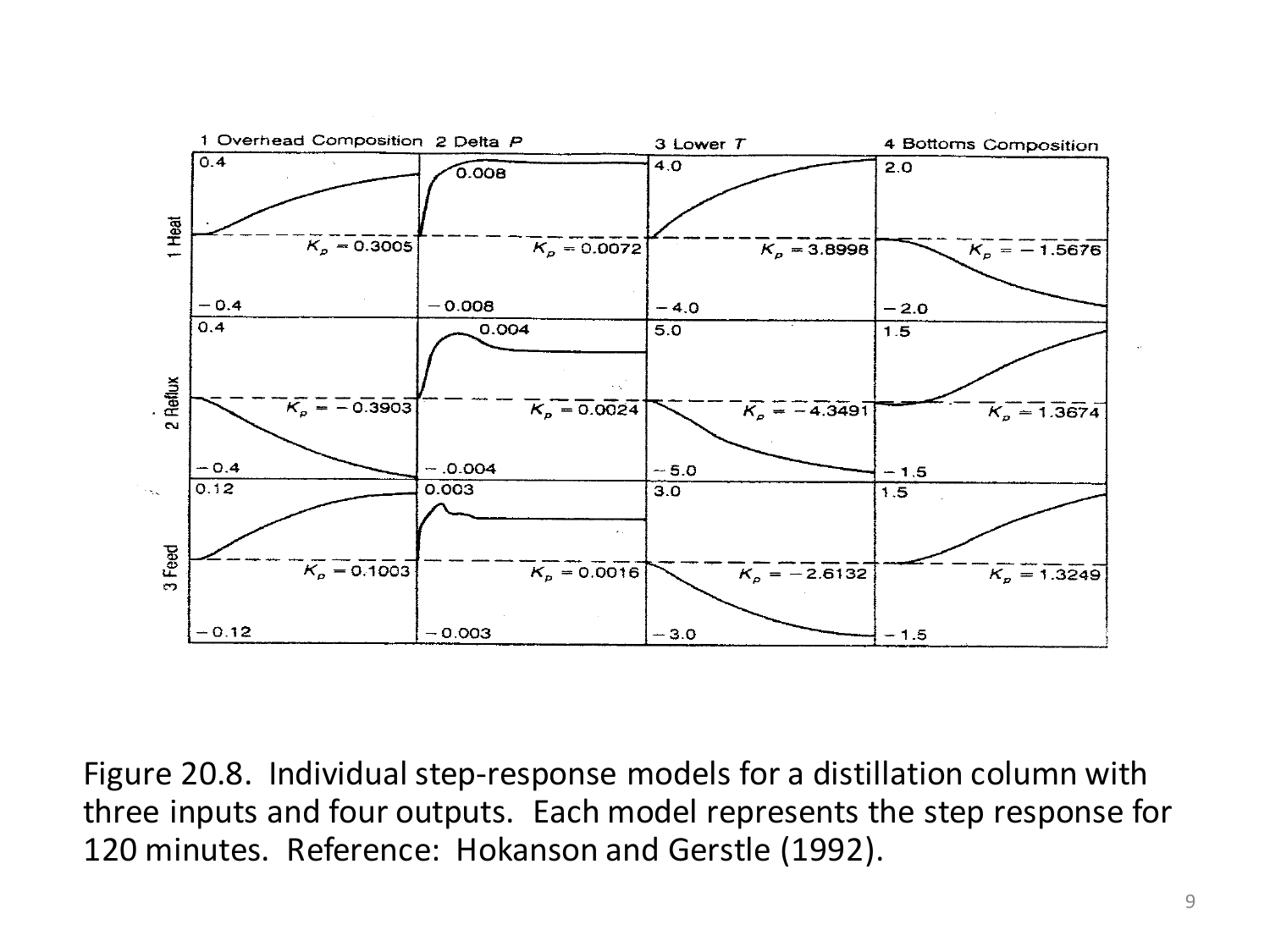### MPC Target Trajectories

- Target Trajectories
	- Funnel Trajectory
	- Pure dead-band
	- Reference Trajectory
- Response Target
- Response Speed
- Near-term vs. Longterm objectives

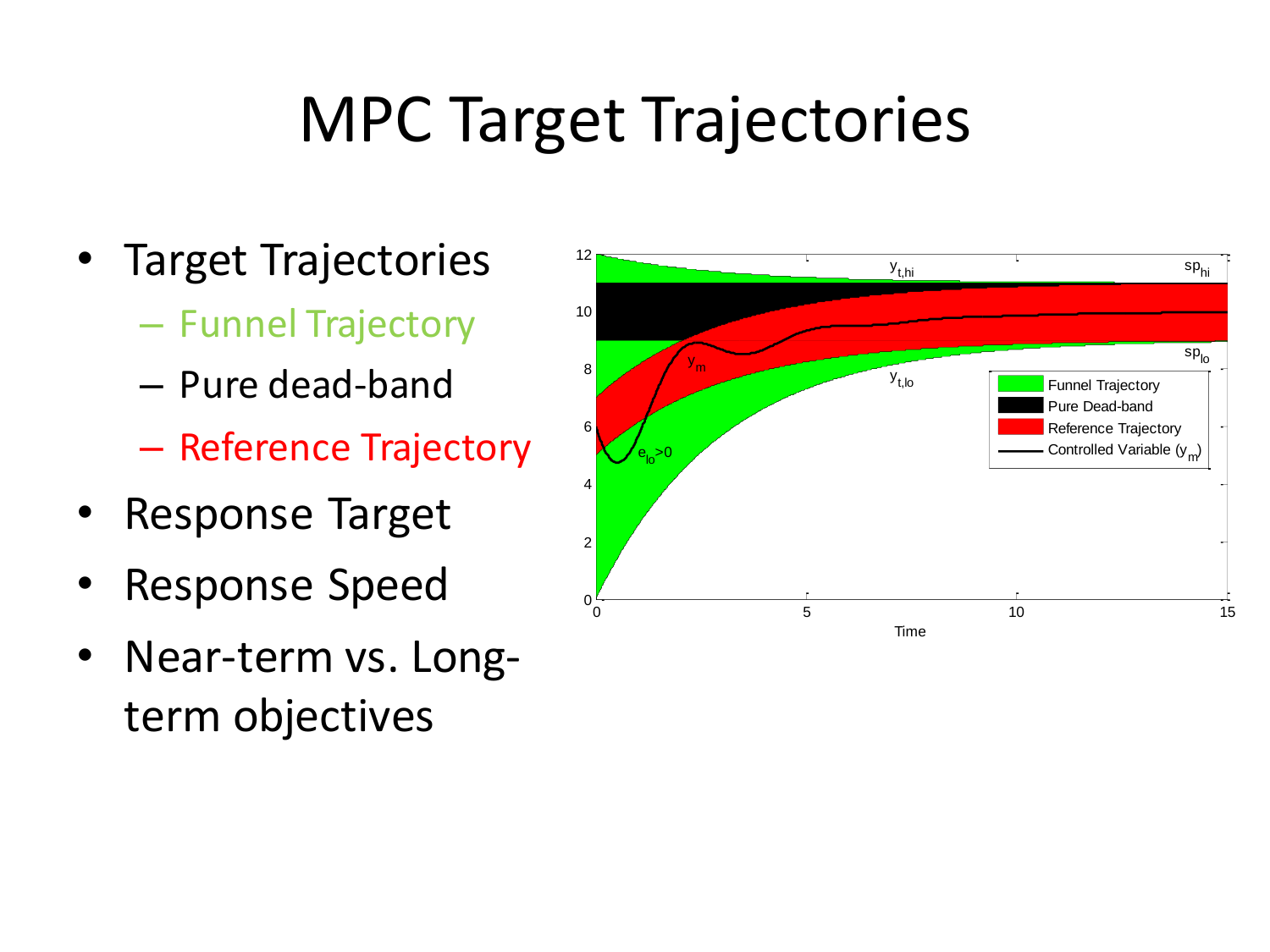# Control of a Gravity Drained Tank

- Lab Experiment #1
- Material Balance

$$
\frac{\partial m}{\partial t} = \dot{m}_{in} - \dot{m}_{out}
$$
\n
$$
\rho A \frac{\partial h}{\partial t} = \rho (\dot{V}_{in} - \dot{V}_{out})
$$
\n
$$
A \frac{\partial h}{\partial t} = \dot{V}_{in} - \dot{V}_{out}
$$





Source: Lee Jacobsen / James Memmott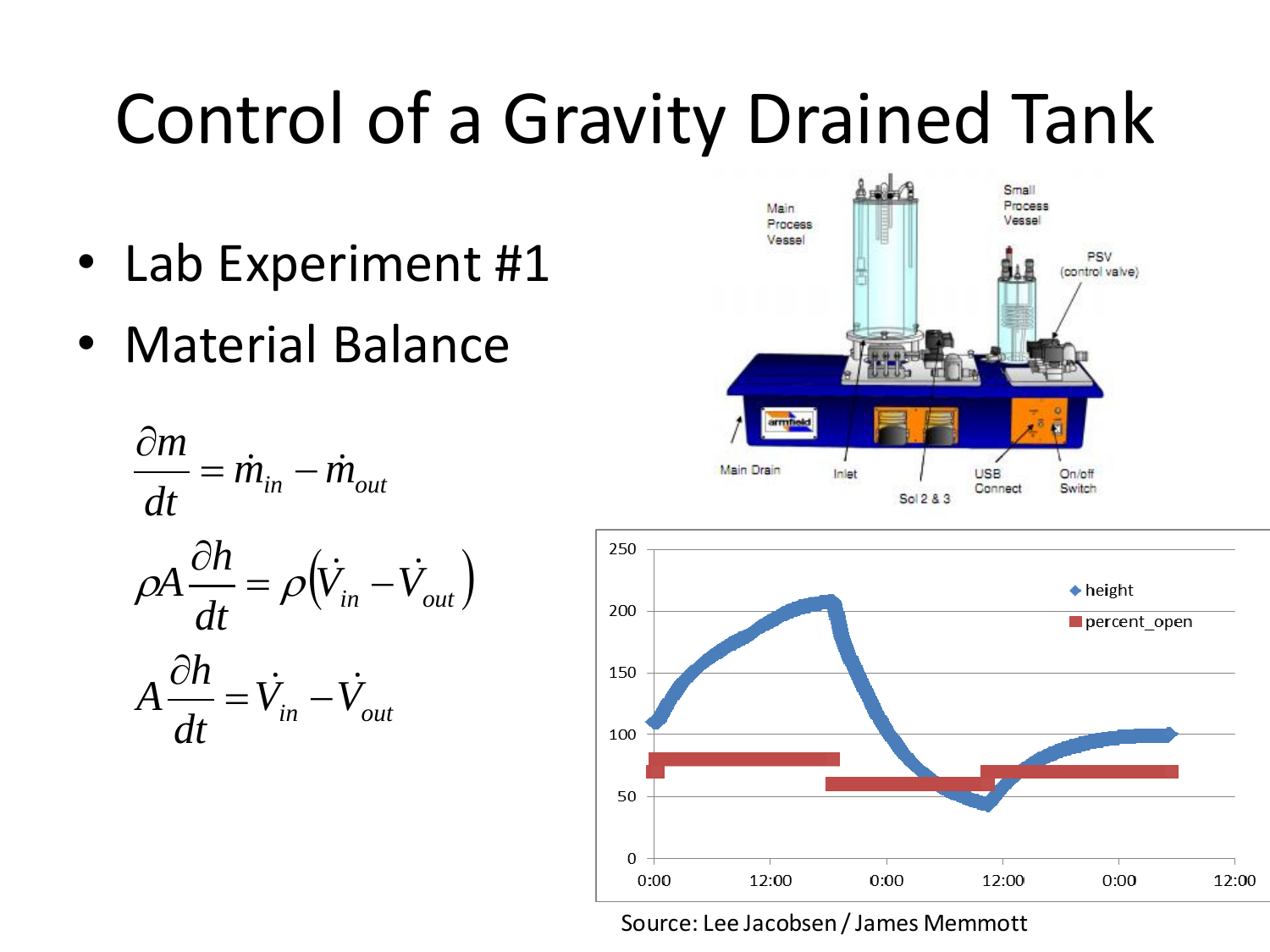## Step Response

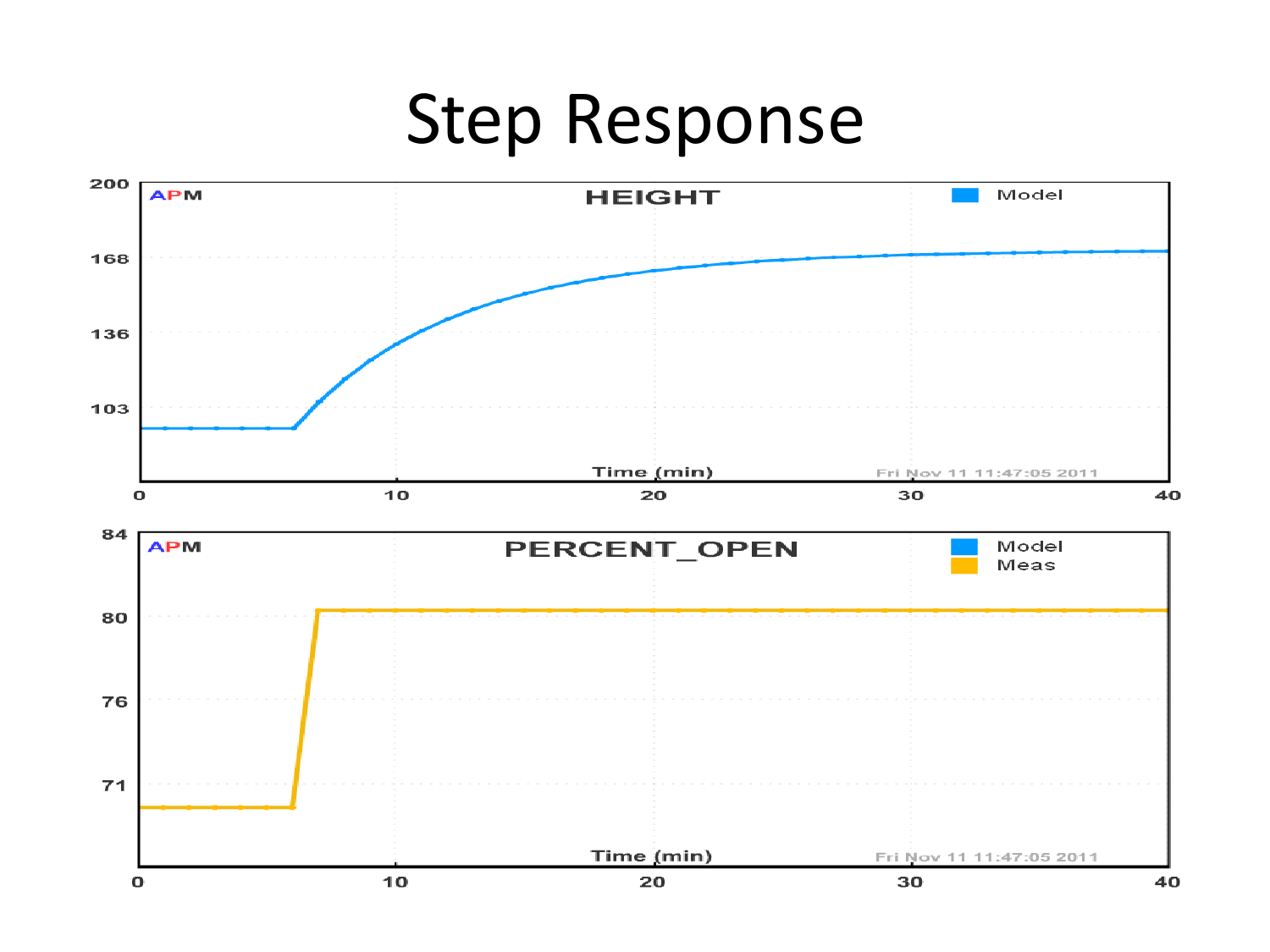## Parameter Estimation

$$
Min(h_{\text{meas}} - h_{\text{model}})
$$

$$
A \frac{\partial h}{\partial t} = c_1 (\% Open) - c_2 \sqrt{h}
$$

- Can we use the Nonlinear Model in a controller?
- #1:Step Response
- #2 :Estimate Parameters
- #3:Model PredictiveControl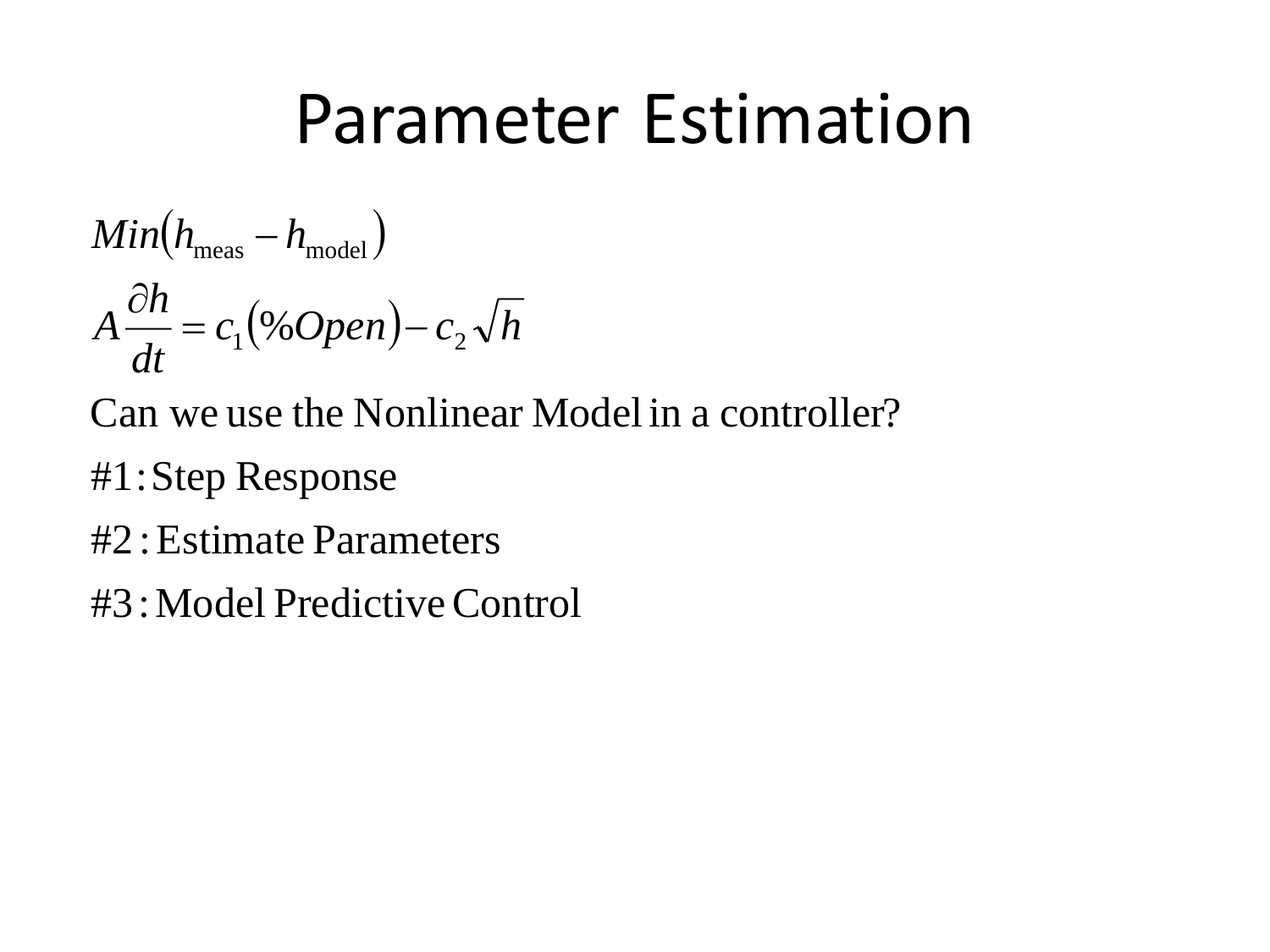## Need Valve Dynamics?

![](_page_13_Figure_1.jpeg)